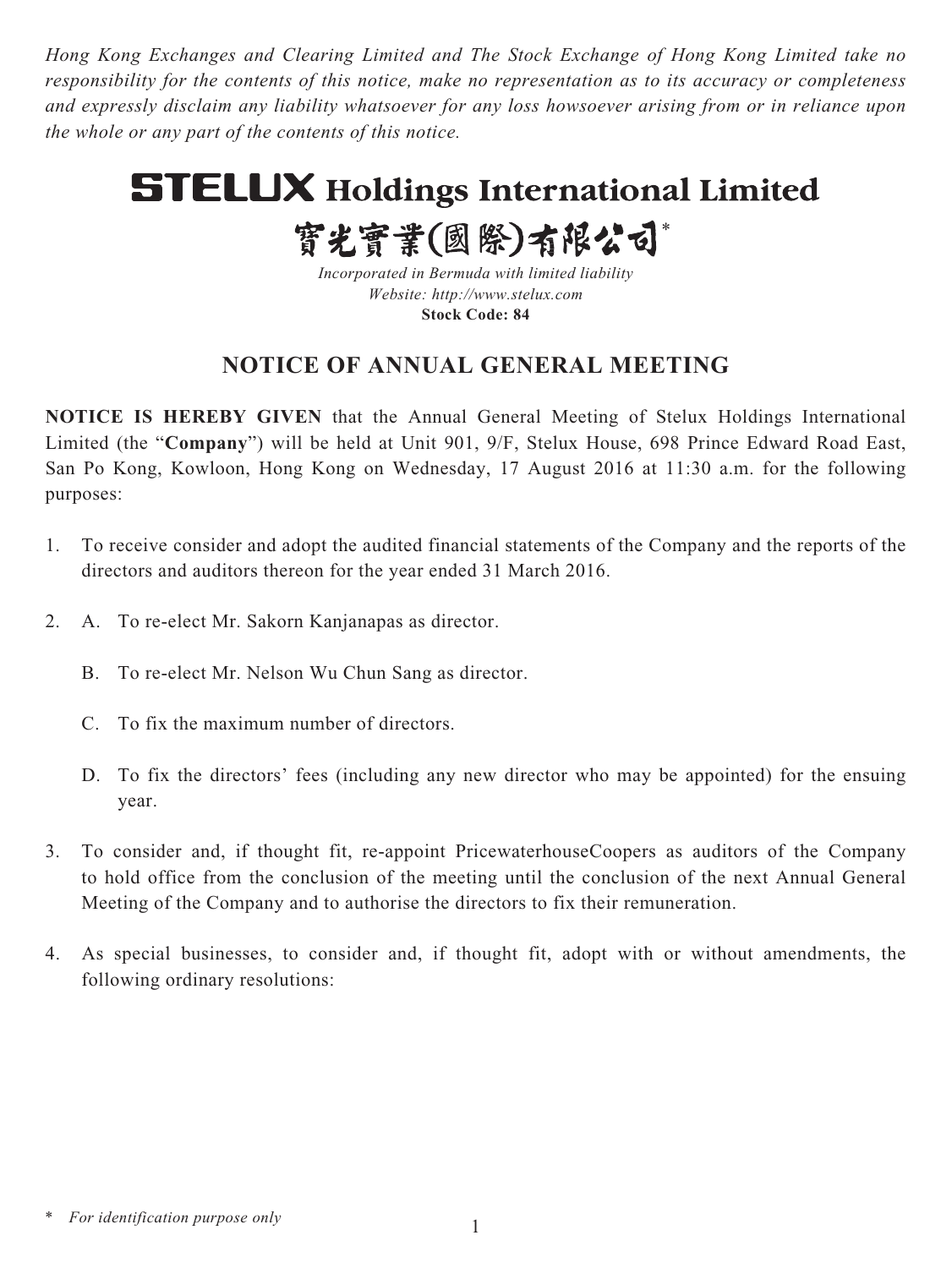# **ORDINARY RESOLUTIONS**

# (A) "**THAT**:

- (i) subject to paragraph (ii) below, the exercise by the directors of the Company during the Relevant Period of all the powers of the Company to purchase Shares be and it is hereby generally and unconditionally approved;
- (ii) the aggregate nominal amount of Shares which may be purchased on The Stock Exchange of Hong Kong Limited or any other stock exchange recognised for this purpose by the Securities and Futures Commission of Hong Kong and The Stock Exchange of Hong Kong Limited under the Hong Kong Code on Share Repurchases pursuant to the approval in paragraph (i) above shall not exceed 10 per cent of the aggregate nominal amount of the share capital of the Company in issue at the date of passing this resolution, and the said approval shall be limited accordingly; and
- (iii) for the purpose of this resolution "Relevant Period" means the period from the passing of this resolution until whichever is the earlier of:
	- (a) the conclusion of the next Annual General Meeting of the Company;
	- (b) the expiration of the period within which the next Annual General Meeting of the Company is required by the Bye-laws of the Company or The Companies Act 1981 of Bermuda (as amended) to be held; and
	- (c) the revocation or variation of the authority given under this resolution by ordinary resolution of the shareholders in general meeting."

#### (B) "**THAT**:

- (i) subject to paragraph (iii) below and subject to the consent of the Bermuda Monetary Authority, the exercise by the directors of the Company during the Relevant Period of all the powers of the Company to allot, issue and deal with additional shares in the capital of the Company and to make or grant offers, agreements and options which might require the exercise of such power be and it is hereby generally and unconditionally approved;
- (ii) the approval in paragraph (i) shall authorise the directors of the Company during the Relevant Period to make or grant offers, agreements and options which might require the exercise of such power after the end of the Relevant Period;
- (iii) the aggregate nominal amount of share capital allotted or agreed conditionally or unconditionally to be allotted (whether pursuant to an option or otherwise) by the directors of the Company pursuant to the approval in paragraph (i), otherwise than pursuant to (a) a Rights Issue, (b) the exercise of rights of subscription or conversion under the terms of any warrants issued by the Company or any securities which are convertible into shares of the Company (c)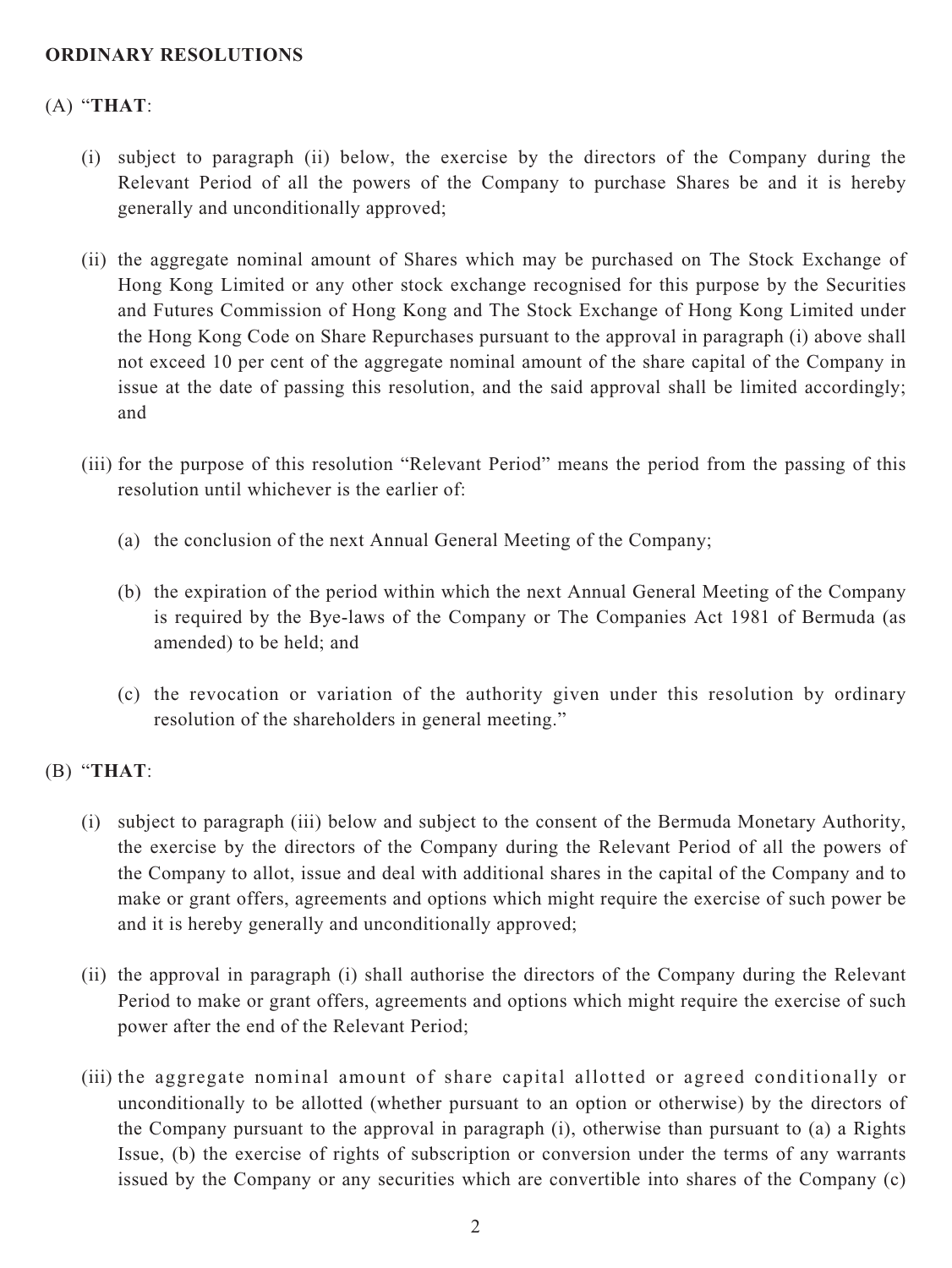any option scheme or similar arrangement for the time being adopted for the grant or issue to officers and/or employees of the Company and/or any of its subsidiaries of shares or rights to acquire shares of the Company or (d) any scrip dividend or similar arrangement providing for the allotment of shares in lieu of the whole or part of a dividend on shares of the Company, shall not exceed the aggregate of: (aa) 20 per cent of the aggregate nominal amount of the share capital of the Company in issue at the date of passing this resolution and (bb) (if the directors are so authorised by a separate ordinary resolution of the shareholders of the Company) the nominal amount of share capital of the Company repurchased by the Company subsequent to the passing of this resolution (up to maximum equivalent to 10 per cent of the aggregate nominal amount of the share capital of the Company in issue at the date of passing this resolution), and the said approval shall be limited accordingly; and

(iv) for the purposes of this resolution:

 "Relevant Period" means the period from the passing of this resolution until whichever is the earlier of:

- (a) the conclusion of the next Annual General Meeting of the Company;
- (b) the expiration of the period within which the next Annual General Meeting of the Company is required by the Bye-Laws of the Company or the Companies Act 1981 of Bermuda (as amended) to be held; and
- (c) the revocation or variation of the approval given by this resolution by ordinary resolution of the shareholders in general meeting; and

 "Rights Issue" means an offer of shares open for a period fixed by the directors of the Company to holders of shares of the Company or any class thereof on the register on a fixed record date in proportion to their then holdings of such shares or class thereof (subject to such exclusion or other arrangements as the directors of the Company may deem necessary or expedient in relation to fractional entitlements or having regard to any restrictions or obligations under the laws of, or the requirements of any recognised regulatory body or any stock exchange in, any territory outside Hong Kong)."

(C) "**THAT** the directors of the Company be and they are hereby authorised to exercise the powers of the Company referred to in paragraph (i) of the resolution set out as resolution (B) in the notice of the Meeting of which this resolution forms a part in respect of the share capital of the Company referred to in sub-paragraph (bb) of paragraph (iii) of such resolution."

> By order of the Board **Caroline Chong** *Company Secretary*

Hong Kong, 11 July 2016